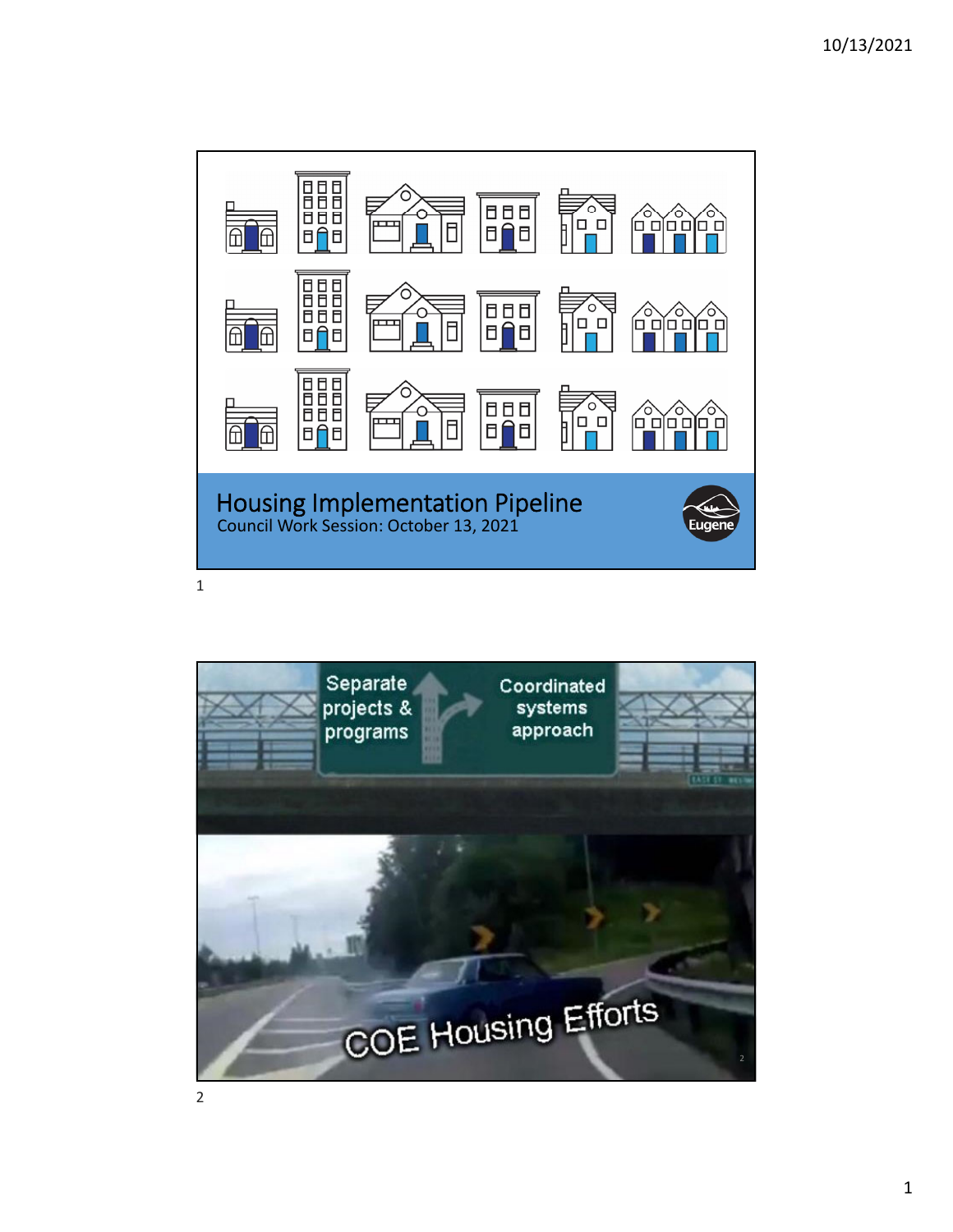

3

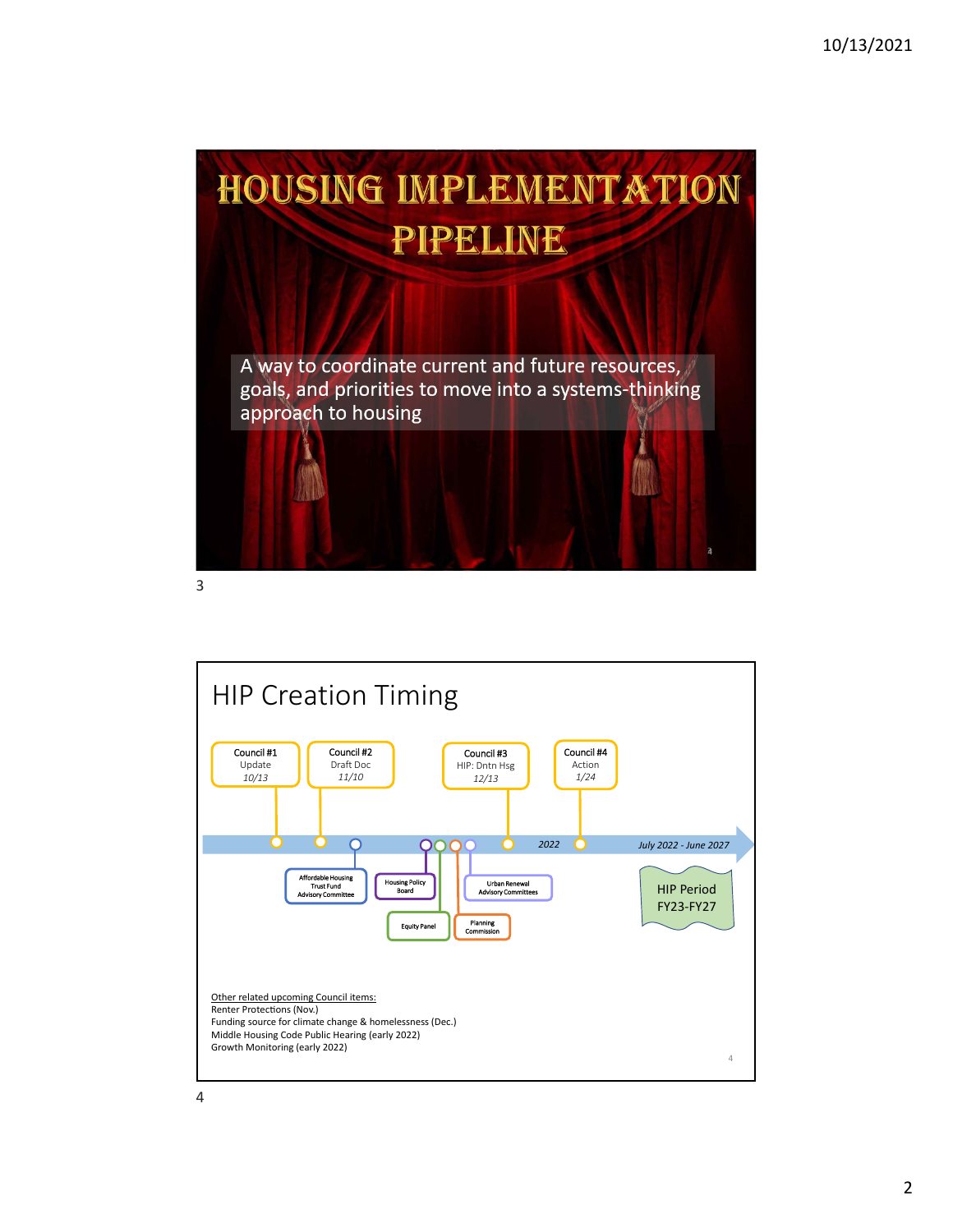



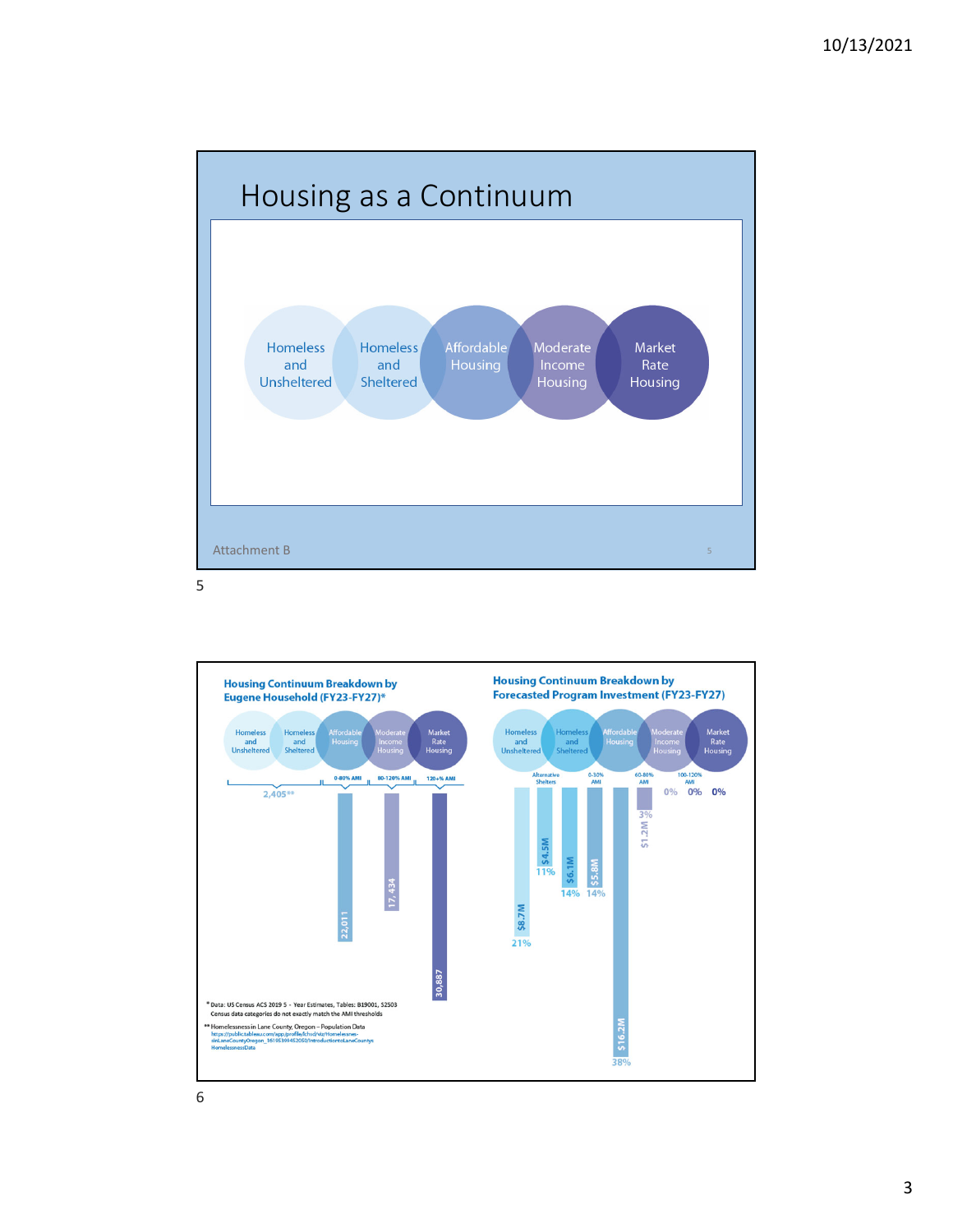

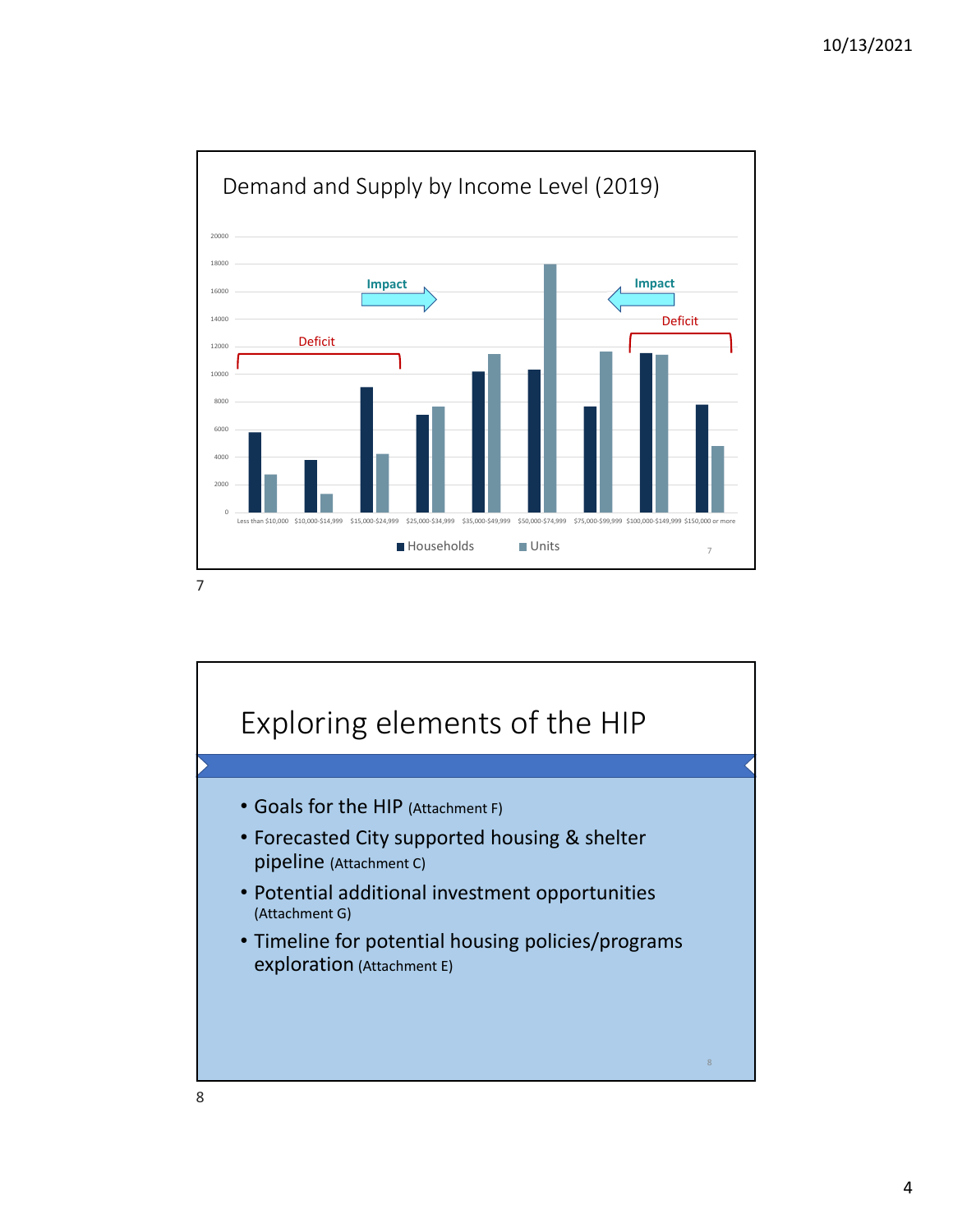## HIP Goals: omeress<br>and Homelessness/Shelter Immediate Action: 2-Year Goals Sustained Impact: 5-Year Goals **Increase stability and safety with temporary shelter Participate in a regional initiative to create an and supportive services: integrated system of homeless supportive services**: • **250 new Safe Sleep Site spaces.** • Services are accessible across spectrum of needs. • **75 low‐barriershelter beds** in a new permanent • High‐functioning coordinated entry system. facility. • Increase stability of unhoused individuals. **Cultivate new partnerships to prevent individuals** • Increase provider capacity. **from entering into homelessness.** • Housing development • Health care access **Increase safety and stability by enhancing support services.** • Addiction/mental health services Develop and deploy street outreach. One-time diversion efforts • Develop and implement a fully coordinated • Workforce development/job training response protocol. • Federal and state advocacy Attachment F

9

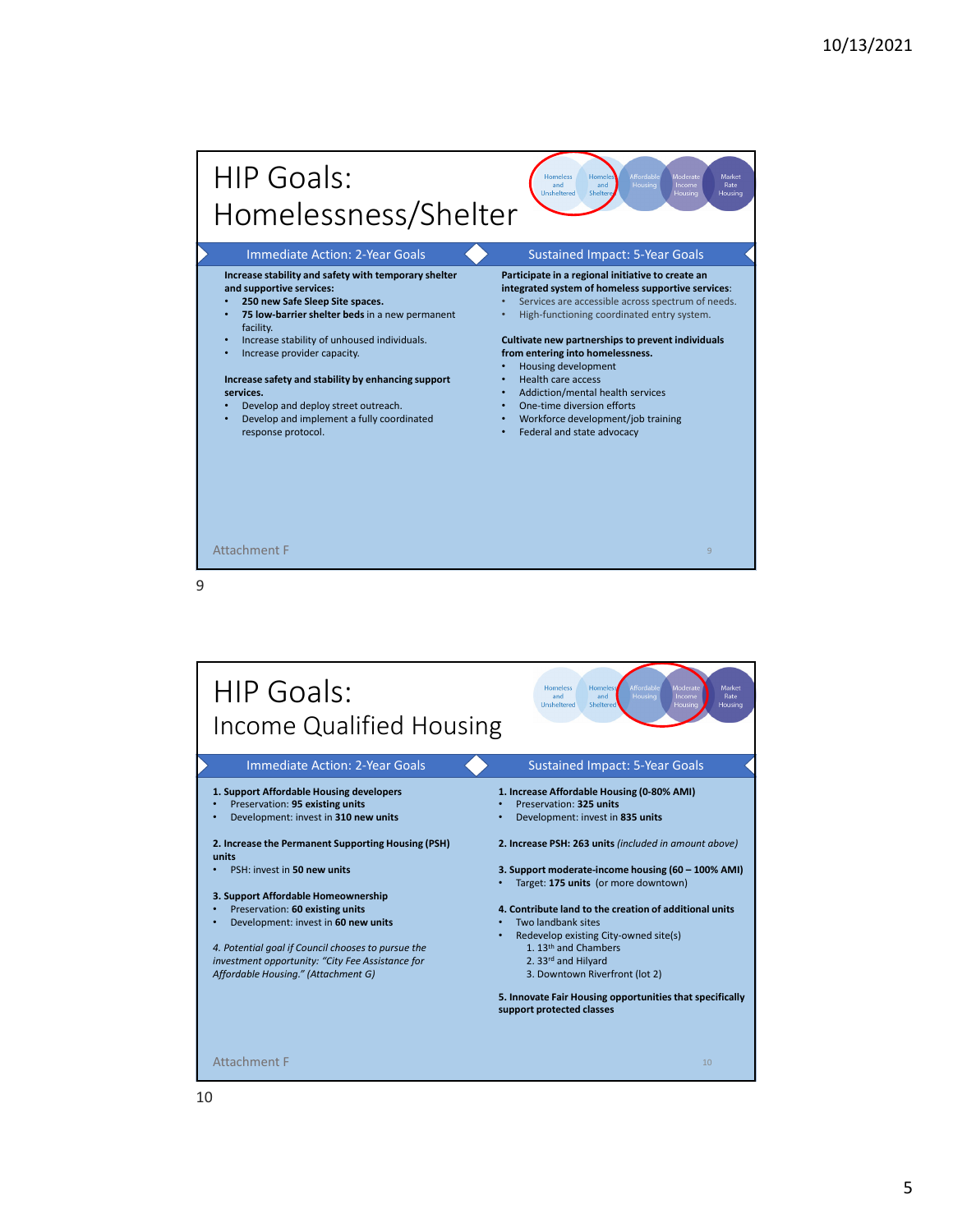

11

| Forecasted City Supported Housing & Shelter Pipeline                                                                                                         |                                     |                           |                     |                                                               |                   |              |                                                       |
|--------------------------------------------------------------------------------------------------------------------------------------------------------------|-------------------------------------|---------------------------|---------------------|---------------------------------------------------------------|-------------------|--------------|-------------------------------------------------------|
| <b>Housing Continuum Bubble</b>                                                                                                                              |                                     | <b>Actuals</b><br>FY17-21 | Est.<br><b>FY22</b> | <b>Estimated units from</b><br>forecasted<br>existing sources |                   |              | <b>HIP Period FY23-27</b><br><b>Forecasted Tools</b>  |
| Shelter                                                                                                                                                      |                                     | 213                       | 250                 | Presumed                                                      | Contingent<br>325 | Total<br>325 | Federal/State \$, City \$ & Land,<br>County S         |
| Income Qualified                                                                                                                                             | <b>Permanent Supportive Housing</b> | 66                        | 15                  |                                                               | 210               | 210          | Federal/State \$, City \$ & Land,<br>County \$ & Land |
|                                                                                                                                                              | <b>Affordable Housing (a)</b>       | 744                       | 98                  | 505                                                           | 480               | 985          | Federal/State \$, City \$ & Land,<br>Agency \$ & Land |
|                                                                                                                                                              | <b>Mixed Income</b>                 |                           |                     | 230                                                           |                   | 230          | City \$ & Land, Agency \$ & Land                      |
| <b>Market Rate (b)</b>                                                                                                                                       |                                     | 177                       |                     | 550                                                           |                   | 550          | Agency Land at fair market<br>value, MUPTE            |
| Total Beds & Units Supported by the City                                                                                                                     |                                     | 1,200                     | 363                 | 1.285                                                         | 1.015             | 2,300        |                                                       |
| (a) Includes forecasted construction of 125 homeownership units during the HIP period<br>(b) All of the market rate units are downtown<br>12<br>Attachment C |                                     |                           |                     |                                                               |                   |              |                                                       |